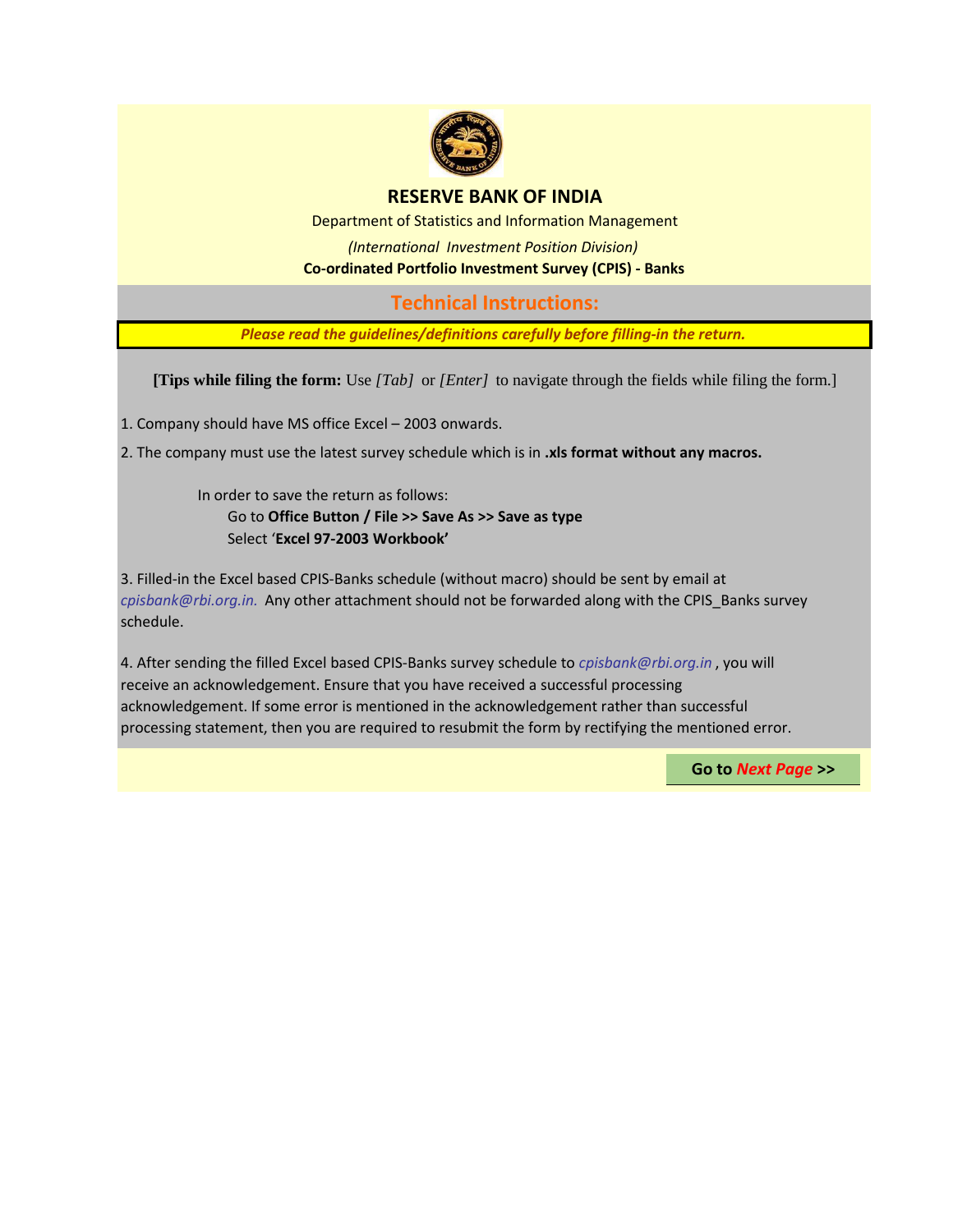

**<< Go to** *Previous Page* **Go to** *Next Page* **>>**

### **RESERVE BANK OF INDIA Department of Statistics and Information Management (International Investment Position Division)**

*The information furnished in the schedule will remain confidential with the Reserve Bank of India.*

**Survey Year | March | 2022 Co-ordinated Portfolio Investment Survey (CPIS) - Banks**

*Objective of the survey: The input of this survey is used to compile IMF's auspicious Co-ordinated Portfolio Investment Survey (CPIS) related data for India.*

#### **A. Identification Particulars**

Bank Code *(auto-generated field)* :- Bank Name:-

Select Bank Name

**Contact Details:**

Name:- Designation:- Tel/Mob No.:- Fax No.: email:-

**B. Holding of Securities issued by Unrelated Non-Residents as at end-March, 2022**

|                     |               |                                           | <b>Amount (Market Value in Rs. Thousands)</b> |
|---------------------|---------------|-------------------------------------------|-----------------------------------------------|
| <b>Country Name</b> | <b>Equity</b> | <b>Short Term Debt</b><br><b>Security</b> | <b>Long Term Debt</b><br><b>Security</b>      |
| -Select-            |               |                                           |                                               |
| -Select-            |               |                                           |                                               |
| -Select-            |               |                                           |                                               |
| -Select-            |               |                                           |                                               |
| -Select-            |               |                                           |                                               |
| -Select-            |               |                                           |                                               |
| -Select-            |               |                                           |                                               |
| -Select-            |               |                                           |                                               |
| -Select-            |               |                                           |                                               |
| -Select-            |               |                                           |                                               |
| -Select-            |               |                                           |                                               |
| -Select-            |               |                                           |                                               |
| -Select-            |               |                                           |                                               |
| -Select-            |               |                                           |                                               |
| -Select-            |               |                                           |                                               |
| -Select-            |               |                                           |                                               |
| -Select-            |               |                                           |                                               |
| -Select-            |               |                                           |                                               |
| -Select-            |               |                                           |                                               |
| -Select-            |               |                                           |                                               |
| -Select-            |               |                                           |                                               |
| -Select-            |               |                                           |                                               |
| -Select-            |               |                                           |                                               |
| -Select-            |               |                                           |                                               |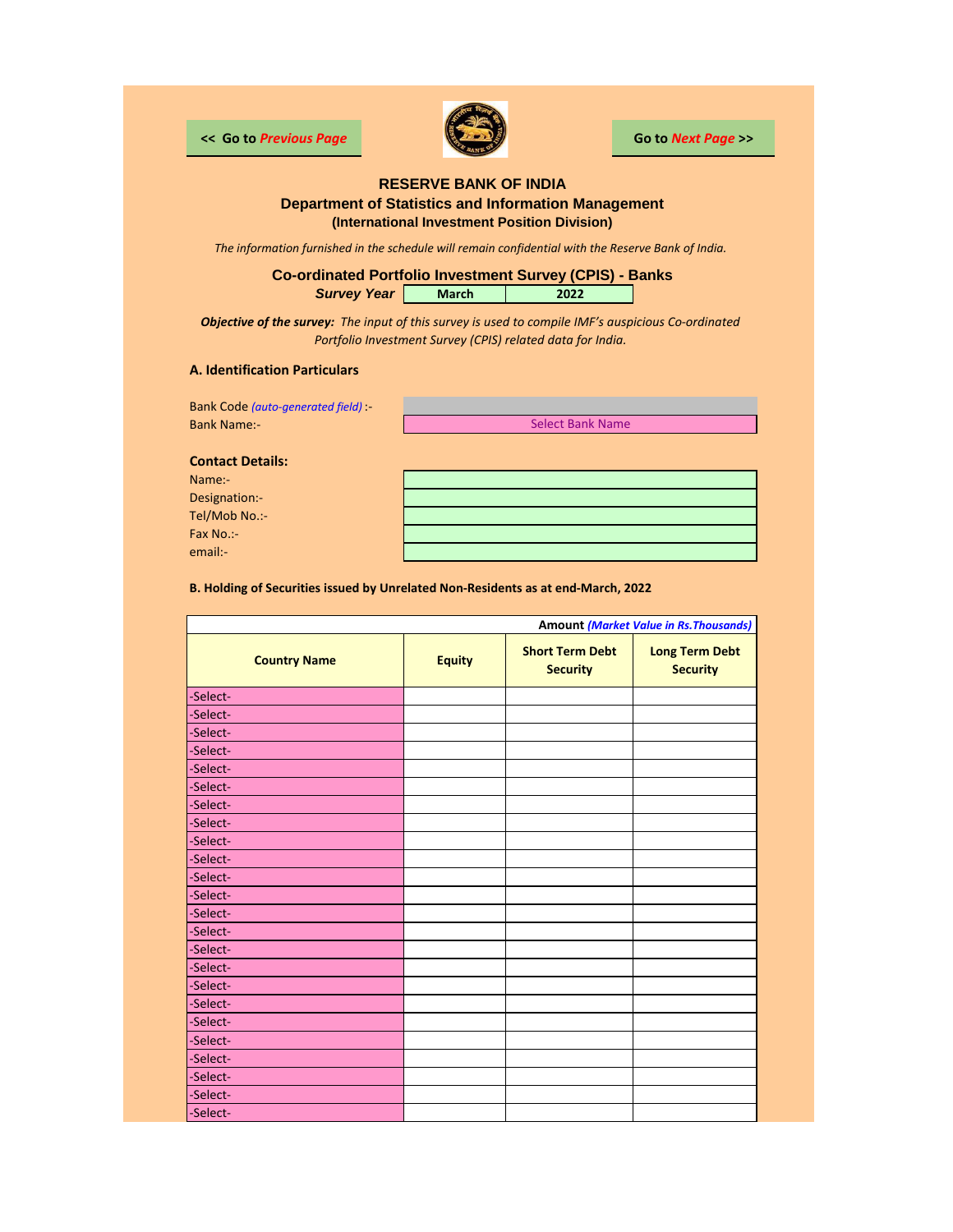| -Select- |  |  |
|----------|--|--|
| -Select- |  |  |
| -Select- |  |  |
| -Select- |  |  |
| -Select- |  |  |
| -Select- |  |  |
| -Select- |  |  |
| -Select- |  |  |
| -Select- |  |  |
| -Select- |  |  |
| -Select- |  |  |
| -Select- |  |  |
| -Select- |  |  |
| -Select- |  |  |
| -Select- |  |  |
| -Select- |  |  |
| -Select- |  |  |
| -Select- |  |  |
| -Select- |  |  |
| -Select- |  |  |
| -Select- |  |  |
| -Select- |  |  |
| -Select- |  |  |
| -Select- |  |  |
| -Select- |  |  |
| -Select- |  |  |

## **C. Holding of Securities issued by Unrelated Non-Residents as at end-September, 2021**

*\* The following block should be filled by the banks only if they have not submitted the previous half yearly data.*

|                     |               |                                           | <b>Amount (Market Value in Rs. Thousands)</b> |
|---------------------|---------------|-------------------------------------------|-----------------------------------------------|
| <b>Country Name</b> | <b>Equity</b> | <b>Short Term Debt</b><br><b>Security</b> | <b>Long Term Debt</b><br><b>Security</b>      |
| -Select-            |               |                                           |                                               |
| -Select-            |               |                                           |                                               |
| -Select-            |               |                                           |                                               |
| -Select-            |               |                                           |                                               |
| -Select-            |               |                                           |                                               |
| -Select-            |               |                                           |                                               |
| -Select-            |               |                                           |                                               |
| -Select-            |               |                                           |                                               |
| -Select-            |               |                                           |                                               |
| -Select-            |               |                                           |                                               |
| -Select-            |               |                                           |                                               |
| -Select-            |               |                                           |                                               |
| -Select-            |               |                                           |                                               |
| -Select-            |               |                                           |                                               |
| -Select-            |               |                                           |                                               |
| -Select-            |               |                                           |                                               |
| -Select-            |               |                                           |                                               |
| -Select-            |               |                                           |                                               |
| -Select-            |               |                                           |                                               |
| -Select-            |               |                                           |                                               |
| -Select-            |               |                                           |                                               |
| -Select-            |               |                                           |                                               |
| -Select-            |               |                                           |                                               |
| -Select-            |               |                                           |                                               |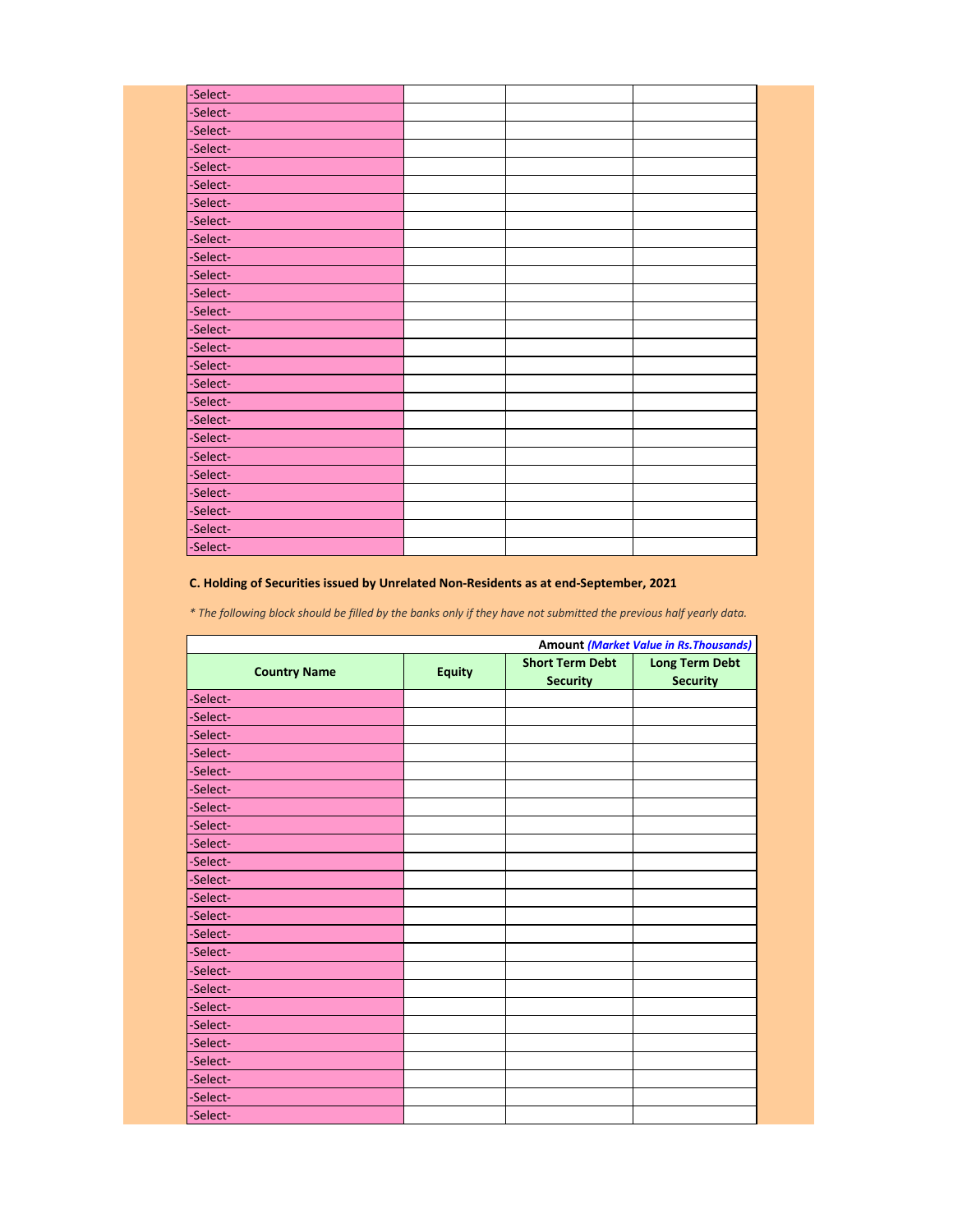| -Select- |  |  |
|----------|--|--|
| -Select- |  |  |
| -Select- |  |  |
| -Select- |  |  |
| -Select- |  |  |
| -Select- |  |  |
| -Select- |  |  |
| -Select- |  |  |
| -Select- |  |  |
| -Select- |  |  |
| -Select- |  |  |
| -Select- |  |  |
| -Select- |  |  |
| -Select- |  |  |
| -Select- |  |  |
| -Select- |  |  |
| -Select- |  |  |
| -Select- |  |  |
| -Select- |  |  |
| -Select- |  |  |
| -Select- |  |  |
| -Select- |  |  |
| -Select- |  |  |
| -Select- |  |  |
| -Select- |  |  |
| -Select- |  |  |

| <b>Declaration</b>                                          |                 |
|-------------------------------------------------------------|-----------------|
|                                                             |                 |
| Validation Description                                      | Select (Yes/No) |
| All provided values are in proper format, like, email, etc. | Select          |

*I hereby declare that the information given in this return is complete and correct to the best of my knowledge and belief.*

| i. Name in Full  |  |
|------------------|--|
| ii. Designation: |  |
| iii. Email ID:   |  |
| iV. Date:        |  |

**Form is Complete, Now you can submit the form to cpisbank@rbi.org.in**

**Go to** *Next Page* **>>**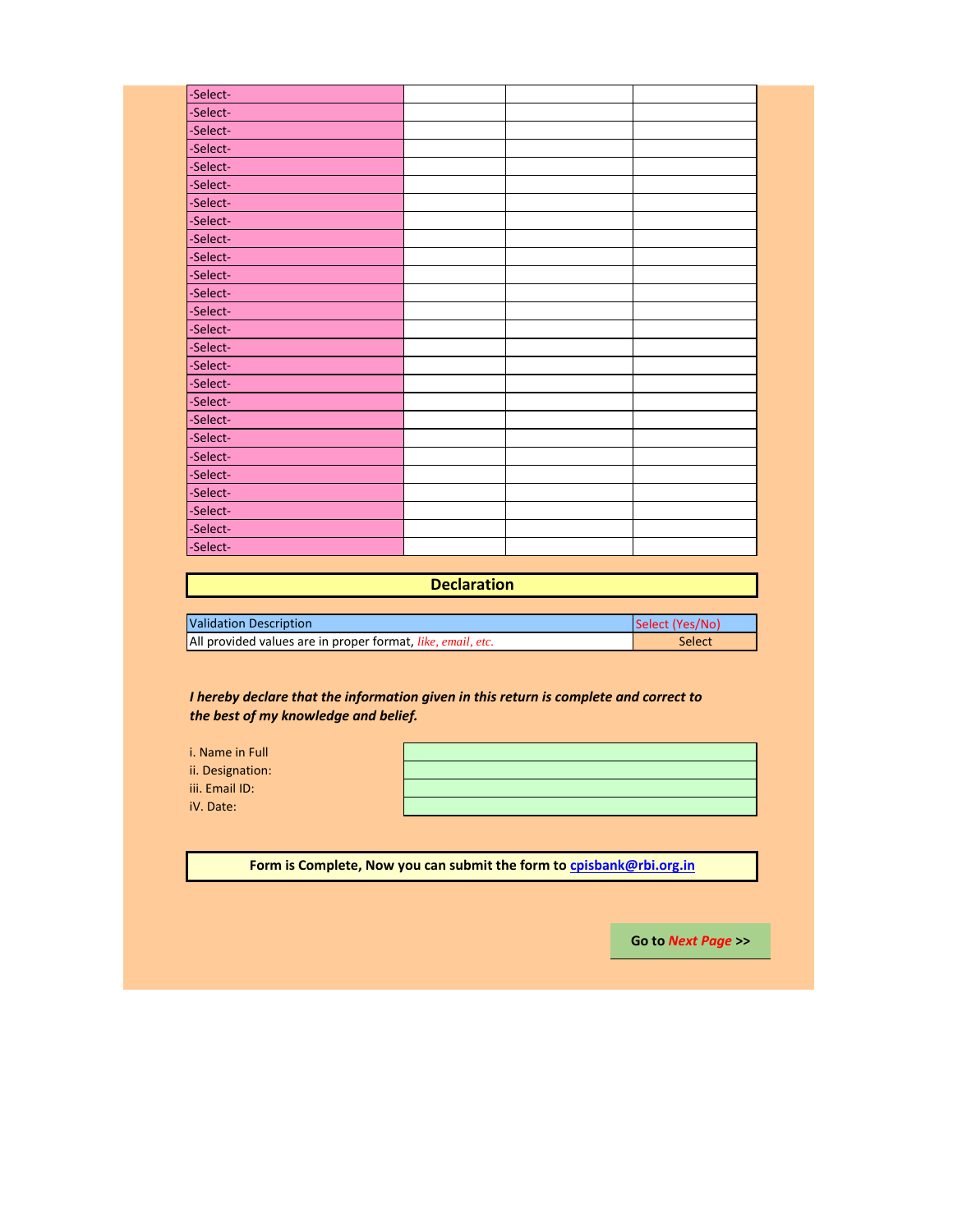| <b>COUNTRY NAME</b>                     | <b>COUNTRY CODE</b> |
|-----------------------------------------|---------------------|
| <b>ANDORRA</b>                          | <b>AD</b>           |
| <b>UNITED ARAB EMIRATES</b>             | <b>AE</b>           |
| <b>AFGHANISTAN</b>                      | AF                  |
| <b>ANTIGUA AND BARBUDA</b>              | AG                  |
| <b>ANGUILLA</b>                         | AI                  |
| <b>ALBANIA</b>                          | <b>AL</b>           |
| <b>ARMENIA</b>                          | <b>AM</b>           |
| <b>ANGOLA</b>                           | AO                  |
| <b>ARGENTINA</b>                        | <b>AR</b>           |
| <b>AMERICAN SAMOA</b>                   | AS                  |
| <b>AUSTRIA</b>                          | <b>AT</b>           |
| <b>AUSTRALIA</b>                        | <b>AU</b>           |
| <b>ARUBA</b>                            | <b>AW</b>           |
| <b>AZERBAIJAN</b>                       | <b>AZ</b>           |
| <b>BOSNIA-HERZEGOVINA</b>               | <b>BA</b>           |
| <b>BARBADOS</b>                         | <b>BB</b>           |
| <b>BANGLADESH</b>                       | <b>BD</b>           |
| <b>BELGIUM</b>                          | <b>BE</b>           |
| <b>BURKINA FASO</b>                     | <b>BF</b>           |
| <b>BULGARIA</b>                         | <b>BG</b>           |
| <b>BAHRAIN</b>                          | <b>BH</b>           |
| <b>BURUNDI</b>                          | BI                  |
| <b>BENIN</b>                            | <b>BJ</b>           |
| <b>BERMUDA</b>                          | <b>BM</b>           |
| <b>BRUNEI DARUSSALAM</b>                | <b>BN</b>           |
| <b>BOLIVIA</b>                          | <b>BO</b>           |
| <b>BONAIRE, SINT EUSTATIUS AND SABA</b> | <b>BQ</b>           |
| <b>BRAZIL</b>                           | <b>BR</b>           |
| <b>BAHAMA ISLANDS</b>                   | <b>BS</b>           |
| <b>BHUTAN</b>                           | <b>BT</b>           |
| <b>BOUVET ISLAND</b>                    | <b>BV</b>           |
| <b>BOTSWANA</b>                         | <b>BW</b>           |
| <b>BELARUS</b>                          | <b>BY</b>           |
| <b>BELIZE</b>                           | <b>BZ</b>           |
| <b>CANADA</b>                           | <b>CA</b>           |
| <b>COMBODIA</b>                         | CB                  |
| <b>COCOS ISLAND</b>                     | <b>CC</b>           |
| <b>CONGO KINSHASA</b>                   | CD                  |
| <b>CENTRAL AFRICAN REPUBLIC</b>         | CF                  |
| <b>CONGO</b>                            | CG                  |
| <b>SWITZERLAND</b>                      | <b>CH</b>           |
| <b>COTE D'IVOIRE</b>                    | CI                  |
| <b>COOK ISLANDS</b>                     | <b>CK</b>           |
| <b>CHILE</b>                            | CL                  |
| <b>CAMEROON REPUBLIC</b>                | <b>CM</b>           |
|                                         |                     |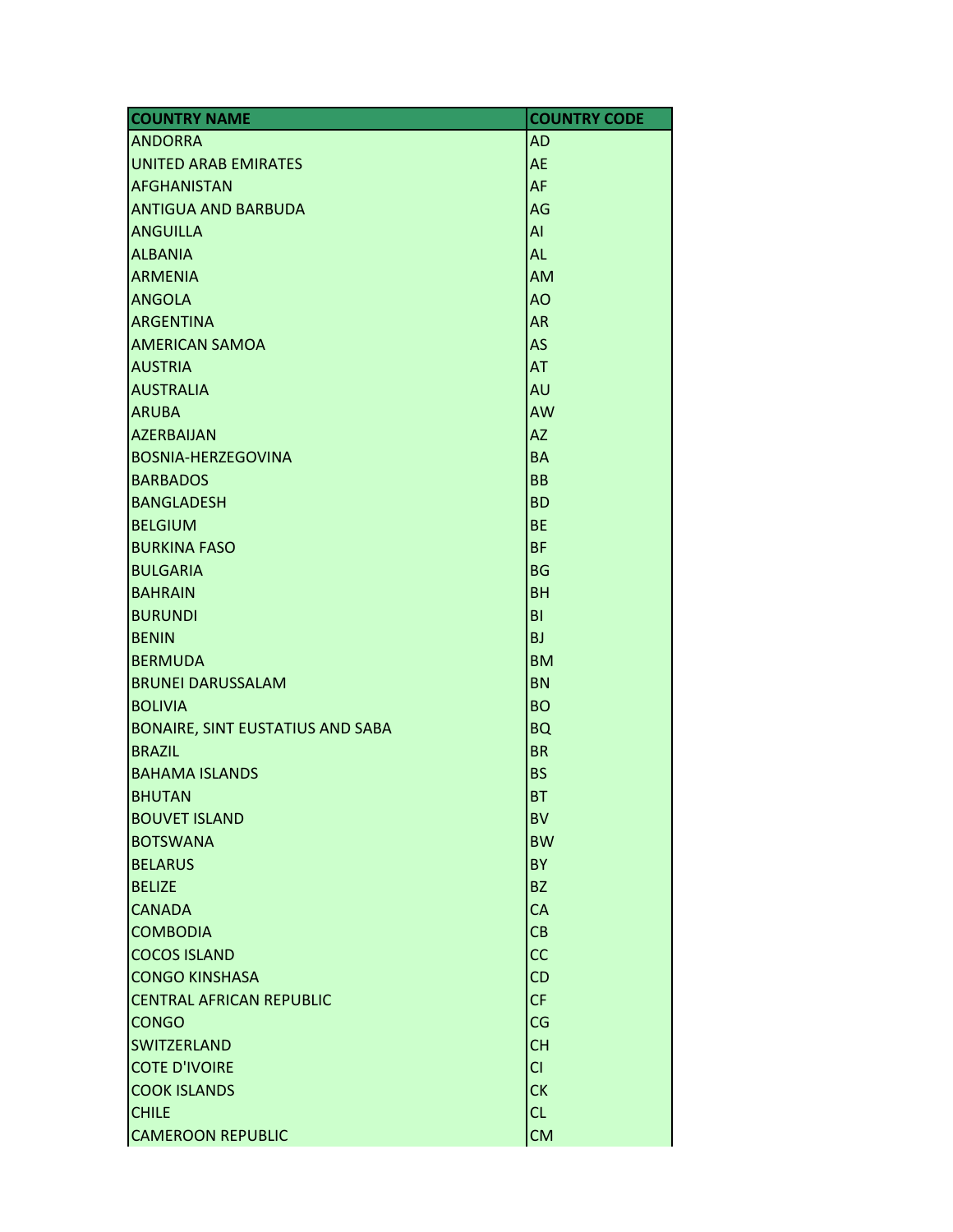| CHINA(MAINLAND) PEOPLES REP.             | <b>CN</b> |
|------------------------------------------|-----------|
| <b>COLOMBIA</b>                          | CO        |
| <b>COSTA RICA</b>                        | <b>CR</b> |
| <b>SERBIA</b>                            | CS        |
| <b>CUBA</b>                              | CU        |
| <b>CAPE VERDE</b>                        | CV        |
| <b>CURACAO</b>                           | <b>CW</b> |
| <b>CHRISTMAS ISLAND</b>                  | <b>CX</b> |
| <b>CYPRUS</b>                            | <b>CY</b> |
| <b>CZECH REPUBLIC</b>                    | <b>CZ</b> |
| <b>GERMANY</b>                           | <b>DE</b> |
| <b>DJIBOUTI REP.</b>                     | <b>DJ</b> |
| <b>DENMARK</b>                           | <b>DK</b> |
| <b>DOMINICA</b>                          | <b>DM</b> |
| <b>DOMINICAN REP.</b>                    | <b>DO</b> |
| <b>ALGERIA</b>                           | <b>DZ</b> |
| <b>ECUADOR</b>                           | EC        |
| <b>ESTONIA</b>                           | EE        |
| <b>EGYPT</b>                             | EG        |
| <b>WESTERN SAHARA</b>                    | <b>EH</b> |
| <b>ERITREA</b>                           | ER        |
| <b>SPAIN</b>                             | <b>ES</b> |
| <b>ETHIOPIA</b>                          | ET        |
| <b>FINLAND</b>                           | FI.       |
| <b>FIJI ISLANDS</b>                      | FJ.       |
| <b>FALKLAND ISLANDS</b>                  | <b>FK</b> |
| MICRONESIA, FEDERATED STATES OF          | <b>FM</b> |
| <b>FAROE ISLAND</b>                      | <b>FO</b> |
| <b>FRANCE</b>                            | <b>FR</b> |
| <b>GABON</b>                             | GA        |
| <b>UNITED KINGDOM</b>                    | <b>GB</b> |
| <b>GRENADA</b>                           | GD        |
| <b>GEORGIA</b>                           | <b>GE</b> |
| <b>FRENCH GUIANA</b>                     | <b>GF</b> |
| <b>GUERNSEY</b>                          | GG        |
| <b>GHANA</b>                             | <b>GH</b> |
| <b>GIBRALTAR</b>                         | GI        |
| <b>GREENLAND</b>                         | GL        |
| <b>GAMBIA</b>                            | <b>GM</b> |
| <b>EQUATORIAL GUINEA</b>                 | <b>GN</b> |
| <b>GUADELOUPE</b>                        | <b>GP</b> |
| <b>EQUATORIAL GUINEA</b>                 | GQ        |
| <b>GREECE</b>                            | <b>GR</b> |
| SOUTH GEORGIA AND SOUTH SANDWITH ISLANDS | GS        |
| <b>GUATEMALA</b>                         | <b>GT</b> |
| <b>GUAM</b>                              | GU        |
| <b>GUINEA-BISSAU</b>                     | <b>GW</b> |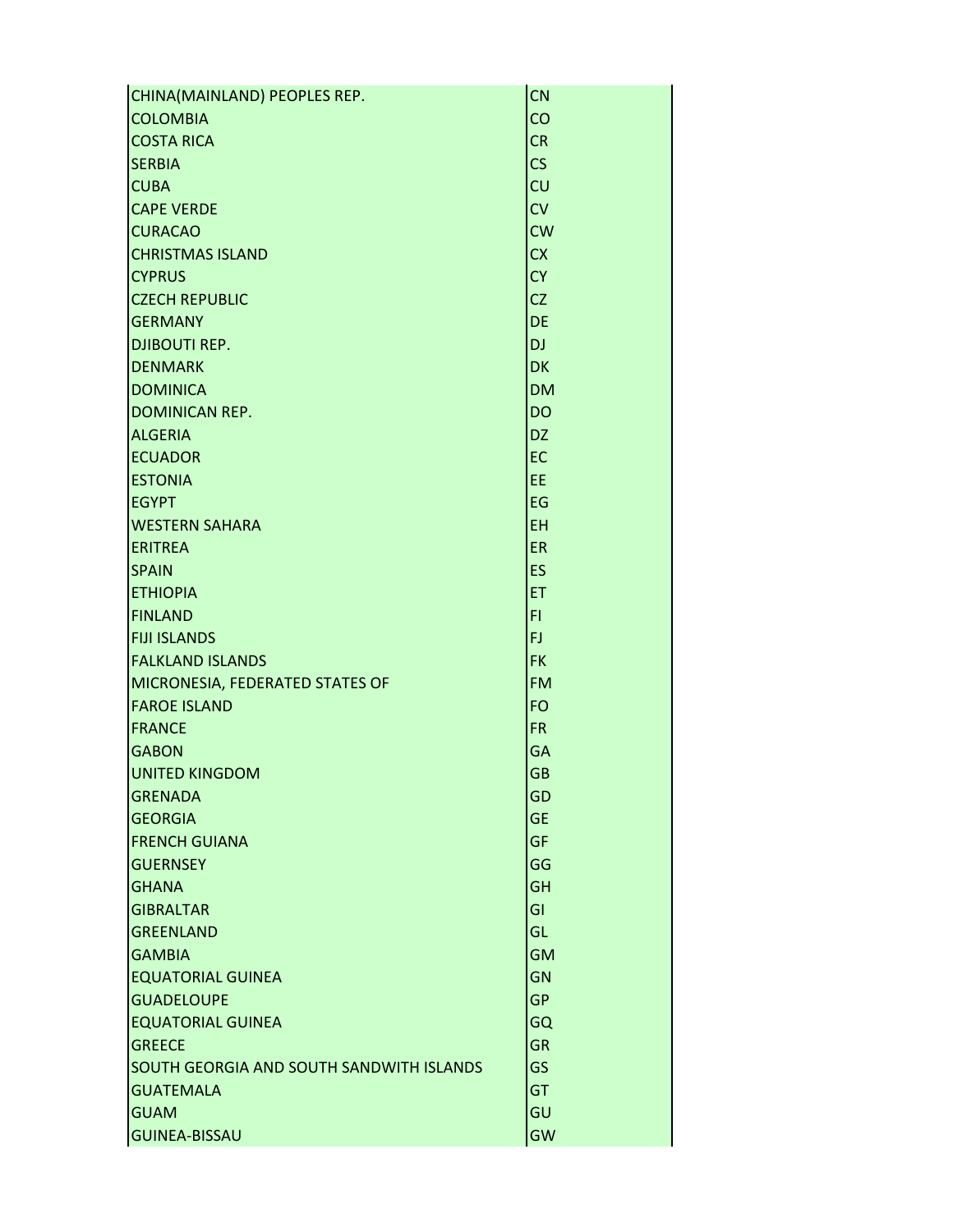| <b>GUYANA</b>                         | <b>GY</b>              |
|---------------------------------------|------------------------|
| <b>HONG KONG</b>                      | <b>HK</b>              |
| <b>HEARD AND MC DONALD ISLANDS</b>    | <b>HM</b>              |
| <b>HONDURAS REP.</b>                  | <b>HN</b>              |
| <b>CROATIA</b>                        | <b>HR</b>              |
| <b>HAITI</b>                          | <b>HT</b>              |
| <b>HUNGARY</b>                        | HU                     |
| <b>INDONESIA</b>                      | ID                     |
| <b>IRELAND</b>                        | IE                     |
| <b>ISRAEL</b>                         | IL.                    |
| <b>ISLE OF MAN</b>                    | <b>IM</b>              |
| <b>INDIA</b>                          | IN                     |
| <b>BRITISH INDIAN OCEAN TERRITORY</b> | IO                     |
| <b>IRAQ</b>                           | IQ                     |
| <b>IRAN</b>                           | IR.                    |
| <b>ICELAND</b>                        | <b>IS</b>              |
| <b>ITALY</b>                          | IT                     |
| <b>JERSEY</b>                         | <b>JE</b>              |
| <b>JAMAICA</b>                        | <b>JM</b>              |
| <b>JORDAN</b>                         | <b>JO</b>              |
| <b>JAPAN</b>                          | <b>JP</b>              |
| <b>KENYA</b>                          | <b>KE</b>              |
| <b>KYRGYZSTAN</b>                     | <b>KG</b>              |
| <b>CAMBODIA</b>                       | <b>KH</b>              |
| <b>KIRIBATI</b>                       | KI                     |
| <b>COMOROS</b>                        | <b>KM</b>              |
| <b>ST. KITTS AND NEVIS</b>            | <b>KN</b>              |
| <b>KOREA (NORTH)</b>                  | <b>KP</b>              |
| <b>KOREA (SOUTH)</b>                  | <b>KR</b>              |
| <b>KUWAIT</b>                         | <b>KW</b>              |
| <b>CAYMAN ISLANDS</b>                 | <b>KY</b>              |
| <b>KAZAKSTAN</b>                      | <b>KZ</b>              |
| LAO PEOPLES' DEM. REP. (LAOS          | LA                     |
| <b>LEBANON</b>                        | LB                     |
| <b>ST. LUCIA</b>                      | LC                     |
| <b>LIECHTENSTEIN</b>                  | $\mathsf{L}\mathsf{L}$ |
| <b>SRI LANKA</b>                      | LK                     |
| <b>LIBERIA</b>                        | <b>LR</b>              |
| <b>LESOTHO</b>                        | LS                     |
| <b>LITHUANIA</b>                      | LT                     |
| <b>LUXEMBOURG</b>                     | LU                     |
| <b>LATVIA</b>                         | LV                     |
| <b>LIBYA</b>                          | LY.                    |
| <b>MOROCCO</b>                        | <b>MA</b>              |
| <b>MONACO</b>                         | <b>MC</b>              |
| <b>MOLDOVA</b>                        | <b>MD</b>              |
| <b>MONTENEGRO</b>                     | <b>ME</b>              |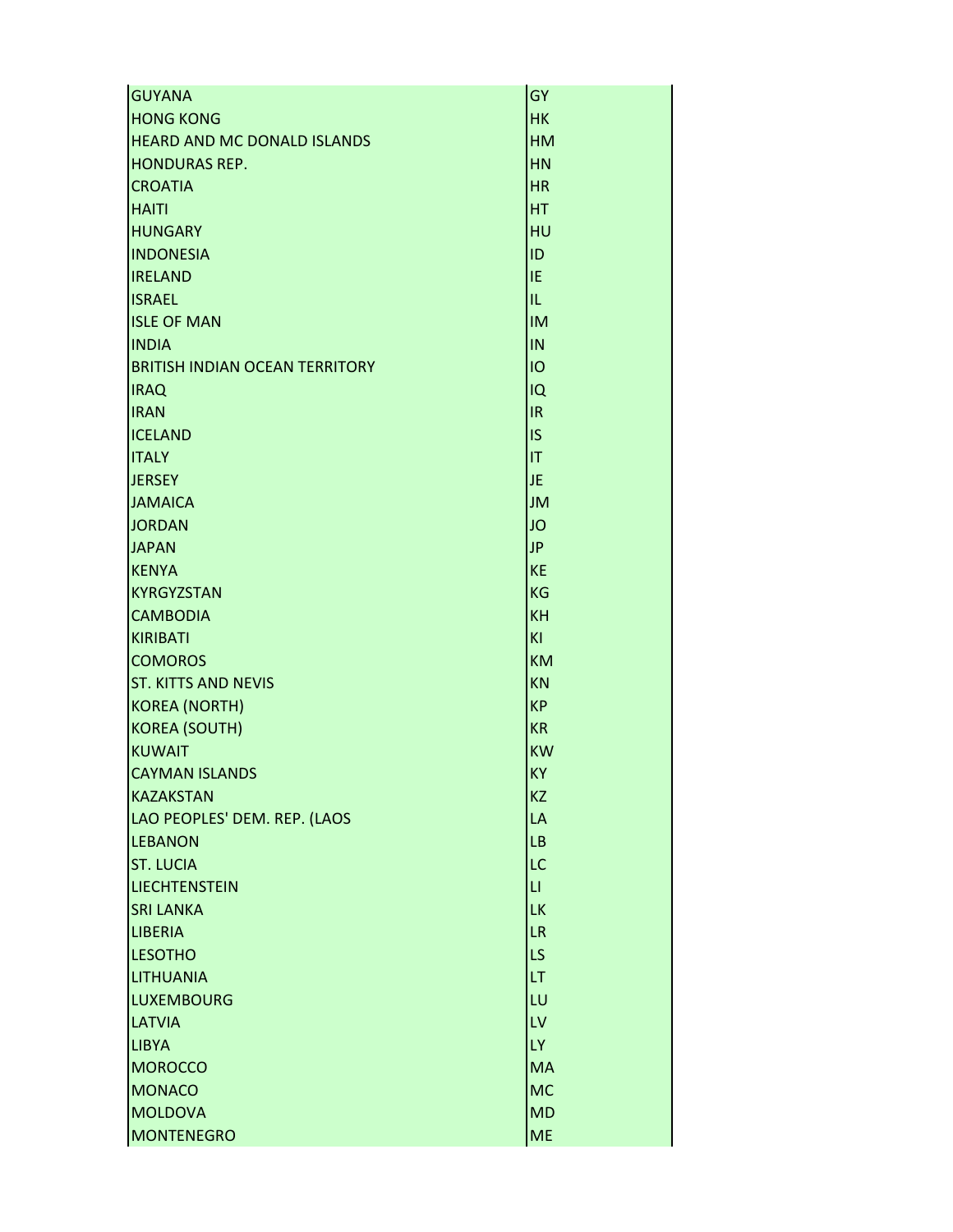| MADAGASCAR DEM. REPUBLIC                   | <b>MG</b>       |
|--------------------------------------------|-----------------|
| <b>MARSHALL ISLANDS</b>                    | <b>MH</b>       |
| <b>MACEDONIA</b>                           | <b>MK</b>       |
| <b>MALI</b>                                | <b>ML</b>       |
| <b>MYANMAR</b>                             | <b>MM</b>       |
| <b>MONOGOLIA</b>                           | <b>MN</b>       |
| <b>MACAO</b>                               | <b>MO</b>       |
| <b>NORTHERN MARIANA ISLANDS</b>            | <b>MP</b>       |
| <b>MARTINIQUE</b>                          | <b>MQ</b>       |
| <b>MAURITANIA</b>                          | <b>MR</b>       |
| MONTSERRAT                                 | <b>MS</b>       |
| <b>MALTA</b>                               | MT              |
| <b>MAURITIUS</b>                           | MU              |
| <b>MALDIVES</b>                            | <b>MV</b>       |
| <b>MALAWI</b>                              | <b>MW</b>       |
| <b>MEXICO</b>                              | <b>MX</b>       |
| <b>MALAYSIA</b>                            | <b>MY</b>       |
| MOZAMBIQUE                                 | <b>MZ</b>       |
| <b>NAMIBIA</b>                             | <b>NA</b>       |
| <b>NEW CALEDONIA</b>                       | <b>NC</b>       |
| <b>NIGER</b>                               | <b>NE</b>       |
| <b>NORFOLK ISLAND</b>                      | <b>NF</b>       |
| NIGERIA                                    | <b>NG</b>       |
| NICARAGUA                                  | ΝI              |
| NETHERLANDS                                | <b>NL</b>       |
| <b>NORWAY</b>                              | <b>NO</b>       |
| <b>NEPAL</b>                               | <b>NP</b>       |
| <b>NAURU</b>                               | <b>NR</b>       |
| <b>NIUE</b>                                | <b>NU</b>       |
| <b>NEW ZEALAND</b>                         | <b>NZ</b>       |
| OMAN, SULTANATE OF                         | <b>OM</b>       |
| <b>OFFSHORE UNIT (INDIA)</b>               | OU              |
| <b>PANAMA</b>                              | PA              |
| PERU                                       | <b>PE</b>       |
| <b>FRENCH POLYNESIA</b>                    | PF              |
| <b>PAPUA NEW GUINEA</b>                    | PG              |
| <b>PHILIPPINES</b>                         | PH              |
| <b>PAKISTAN</b><br>POLAND                  | PK              |
|                                            | PL.             |
| <b>ST. PIERRE AND MIQUELON</b><br>PITCAIRN | <b>PM</b><br>PN |
| <b>PUERTO RICO</b>                         | <b>PR</b>       |
| PALESTENIAN                                | PS              |
| <b>WEST BANK AND GAZA STRIP</b>            | <b>PS</b>       |
| <b>PORTUGAL</b>                            | PT              |
| PALAU                                      | PW              |
| <b>PARAGUAY</b>                            | PY              |
|                                            |                 |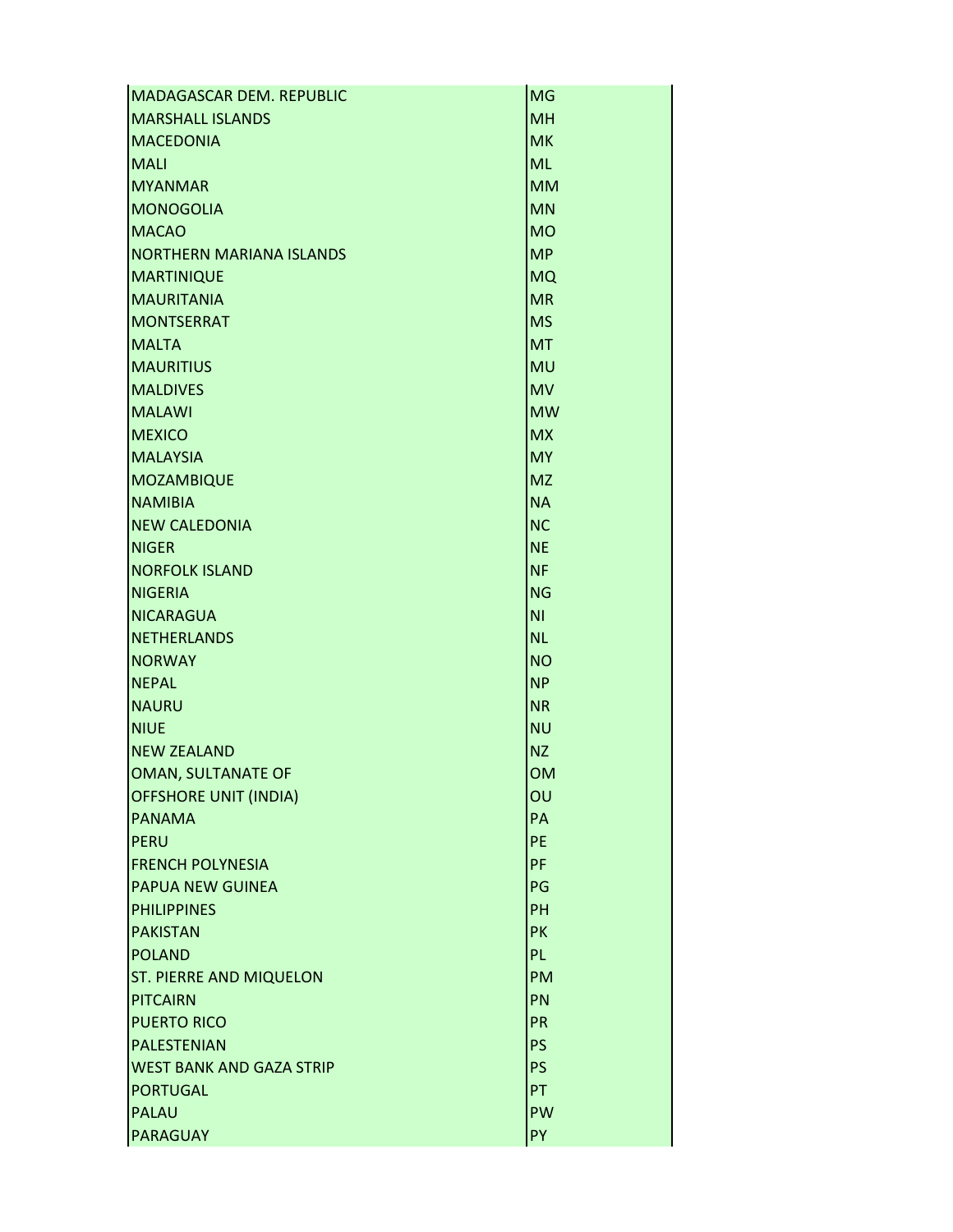| <b>QUATAR</b>                        | QA        |
|--------------------------------------|-----------|
| <b>REUNION</b>                       | <b>RE</b> |
| <b>ROMANIA</b>                       | <b>RO</b> |
| <b>REPUBLIC OF SERBIA</b>            | <b>RS</b> |
| <b>RUSSIA</b>                        | <b>RU</b> |
| <b>RWANDA</b>                        | <b>RW</b> |
| <b>SAUDI ARABIA</b>                  | <b>SA</b> |
| <b>SOLOMON ISLANDS</b>               | <b>SB</b> |
| <b>SEYCHELLES</b>                    | <b>SC</b> |
| <b>SUDAN</b>                         | <b>SD</b> |
| <b>SWEDEN</b>                        | <b>SE</b> |
| <b>SINGAPORE</b>                     | SG        |
| <b>ST. HELENA</b>                    | <b>SH</b> |
| <b>SLOVENIA</b>                      | SI        |
| <b>SLOVAKIA (SLOVAK REPUBLIC)</b>    | <b>SK</b> |
| <b>SIERRA LEONE</b>                  | <b>SL</b> |
| <b>SAN MARINO</b>                    | <b>SM</b> |
| <b>SENEGAL</b>                       | SN        |
| <b>SOMALI REPUBLIC</b>               | SO        |
| <b>SURINAM</b>                       | <b>SR</b> |
| <b>SOUTH SUDAN</b>                   | <b>SS</b> |
| <b>SAN TOME AND PRINCIPE</b>         | <b>ST</b> |
| <b>EL SALVADOR</b>                   | <b>SV</b> |
| <b>SINT MAARTEN</b>                  | <b>SX</b> |
| <b>SYRIAN ARAB REP.</b>              | <b>SY</b> |
| <b>SWAZILAND</b>                     | <b>SZ</b> |
| <b>TURKS AND CAICOS ISLANDS</b>      | TC        |
| <b>CHAD</b>                          | <b>TD</b> |
| <b>IFRENCH SOUTHERN TERRITORIES</b>  | TF        |
| <b>TOGO REPUBLIC</b>                 | <b>TG</b> |
| <b>THAILAND</b>                      | <b>TH</b> |
| <b>TAJIKSTAN</b>                     | TJ        |
| <b>TOKELAU</b>                       | TK        |
| <b>TIMOR-LESTE</b>                   | TL        |
| <b>TURKMENISTAN</b>                  | <b>TM</b> |
| <b>TUNISIA</b>                       | <b>TN</b> |
| <b>TONGA ISLANDS</b>                 | <b>TO</b> |
| <b>EAST TIMOR</b>                    | <b>TP</b> |
| <b>TURKEY</b>                        | <b>TR</b> |
| <b>TRINIDAD AND TOBAGO</b>           | TT        |
| <b>TUVALU</b>                        | <b>TV</b> |
| <b>TAIWAN</b>                        | <b>TW</b> |
| <b>TANZANIA</b>                      | TZ        |
| <b>UKRAINE</b>                       | <b>UA</b> |
| <b>UGANDA</b>                        | UG        |
| UNITED STATES MINOR OUTLYING ISLANDS | <b>UM</b> |
| <b>U.S.A.</b>                        | <b>US</b> |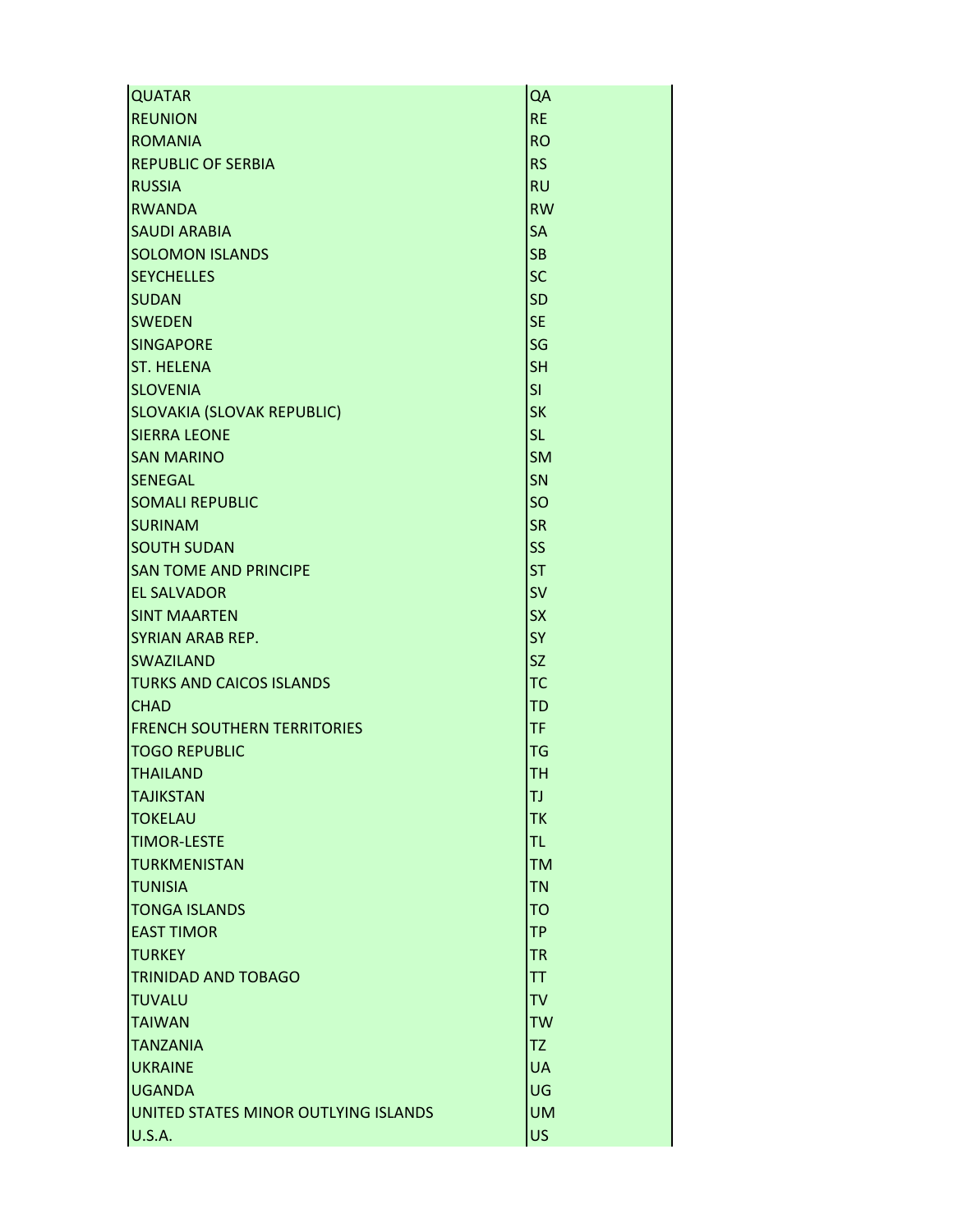| <b>URUGUAY</b>                         | <b>UY</b>    |
|----------------------------------------|--------------|
| <b>UZBEKISTAN</b>                      | <b>UZ</b>    |
| <b>VATICAN CITY ISLAND</b>             | <b>VA</b>    |
| <b>ST. VINCENT &amp; GRENADINES</b>    | <b>VC</b>    |
| <b>VENEZUELA</b>                       | <b>VE</b>    |
| <b>UK VIRGIN ISLANDS</b>               | VG           |
| <b>US VIRGIN ISLAND</b>                | VI           |
| <b>VIETNAM</b>                         | <b>VN</b>    |
| <b>VANUATU</b>                         | VU           |
| <b>WALLIS AND FUTUNA ISLANDS</b>       | <b>WF</b>    |
| <b>WESTERN SAMOA</b>                   | <b>WS</b>    |
| <b>KOSOVO</b>                          | <b>XK</b>    |
| <b>INTENATIONAL ORGANISATION</b>       | <b>XX</b>    |
| <b>YEMEN</b>                           | <b>YE</b>    |
| <b>MAYOTEE</b>                         | <b>YT</b>    |
| <b>SOUTH AFRICA</b>                    | ZA           |
| <b>ZAMBIA</b>                          | <b>ZM</b>    |
| <b>ZIMBABWE</b>                        | ZW           |
| NOT SPECIFIED (INCLUDING CONFIDENTIAL) | $\mathsf{X}$ |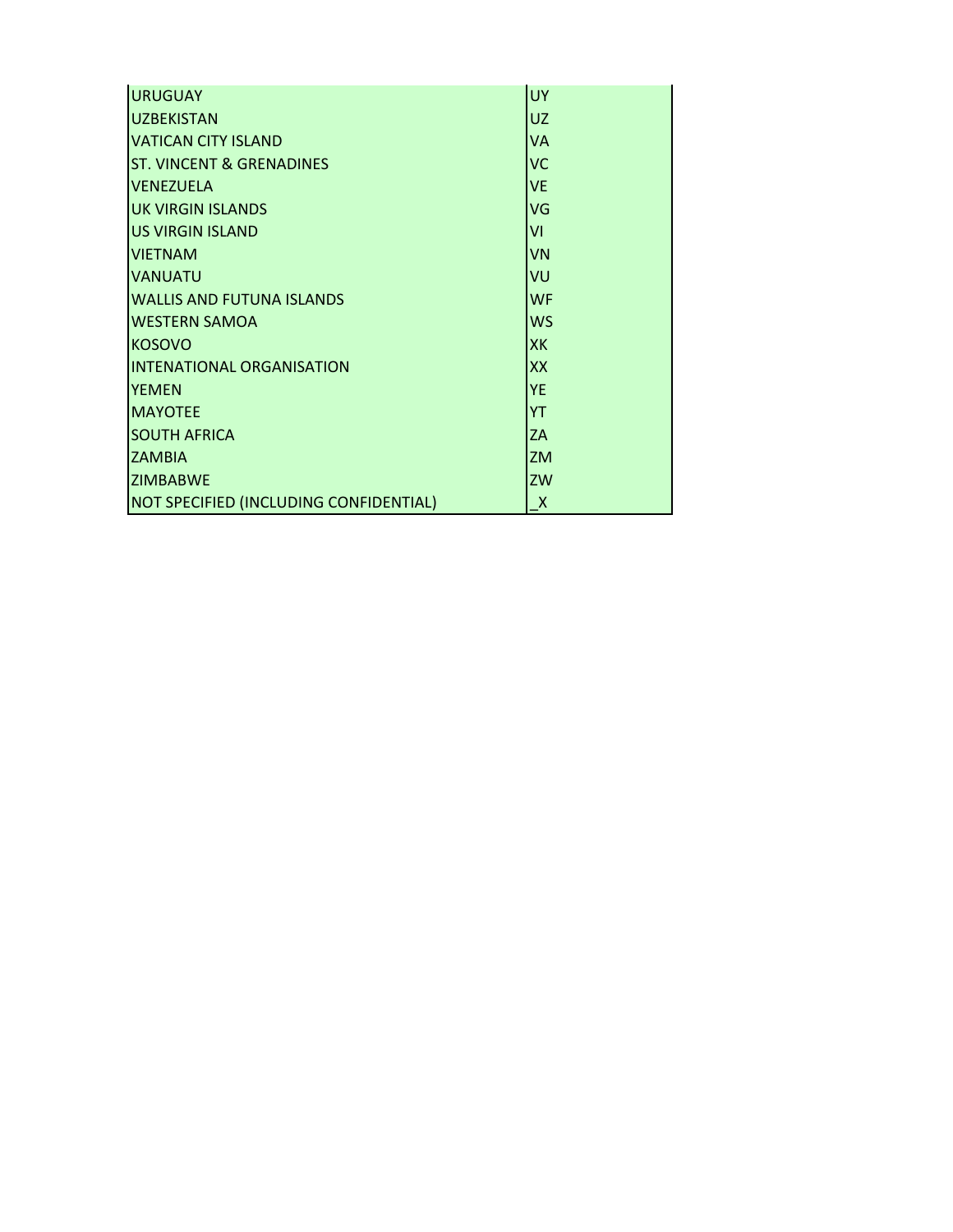| Sr. no.                 | <b>BANK NAME</b>                                     | <b>Bank Code</b> |
|-------------------------|------------------------------------------------------|------------------|
| $\mathbf{1}$            | AB Bank Ltd.                                         | 678              |
| $\overline{2}$          | ABHYUDAYA CO-OP, BANK LTD, MUMBAI                    | 86882            |
| 3                       | Abu Dhabi Commercial Bank Ltd.                       | 897              |
| $\overline{\mathbf{4}}$ | AMERICAN EXPRESS BANKING CORP.                       | 268              |
| 5                       | ANDHRA PRADESH GRAMEENA VIKAS BANK                   | 075              |
| 6                       | ANDHRA PRAGATHI GRAMEENA BANK                        | 078              |
| $\overline{7}$          | Antwerp Diamond Bank N.V.                            | 008              |
| 8                       | ARUNACHAL PRADESH RURAL BANK                         | 175              |
| 9                       | <b>ARYAVART BANK</b>                                 | 00G              |
| 10                      | ASSAM GRAMIN VIKASH BANK                             | 063              |
| 11                      | AU SMALL FINANCE BANK LIMITED                        | 211              |
| 12                      | Autralia and New Zealand- (ANZ) Banking Group        | 370              |
| 13                      | <b>Axis Bank Itd</b>                                 | 636              |
| 14                      | <b>BANDHAN BANK</b>                                  | 698              |
| 15                      | <b>BANGIYA GRAMIN VIKASH BANK</b>                    | 254              |
| 16                      | <b>Bank of America N.A.</b>                          | 882              |
| 17                      | <b>Bank of Baharin &amp; Kuwait BSC</b>              | 904              |
| 18                      | <b>Bank of Baroda</b>                                | 200              |
| 19                      | <b>Bank of Ceylon</b>                                | 672              |
| 20                      | <b>BANK OF CHINA LIMITED</b>                         | 00F              |
| 21                      | <b>Bank of India</b>                                 | 300              |
| 22                      | <b>Bank of Maharashtra</b>                           | 330              |
| 23                      | <b>Bank of Nova Scotia</b>                           | 901              |
| 24                      | Bank of Tokyo-Mitsubishi UFJ Ltd.                    | 883              |
| 25                      | Barclays Bank plc.                                   | 665              |
| 26                      | <b>BARODA GUJARAT GRAMIN BANK</b>                    | 046              |
| 27                      | <b>BARODA RAJASTHAN KSHETRIYA GRAMIN BANK</b>        | 519              |
| 28                      | <b>BARODA U.P. BANK</b>                              | <b>00K</b>       |
| 29                      | <b>BASSEIN CATHOLIC CO-OP.BANK LTD.</b>              | 86901            |
| 30                      | <b>BNP Paribas</b>                                   | 884              |
| 31                      | <b>BOMBAY MERCANTILE CO-OP.BANK LTD.</b>             | 86910            |
| 32                      | <b>Canara Bank</b>                                   | 400              |
| 33                      | CAPITAL SMALL FINANCE BANK LIMITED                   | 006              |
| 34                      | Catholic Syrian Bank Ltd.                            | 765              |
| 35                      | <b>Central Bank of India</b>                         | 500              |
| 36                      | CHAITANYA GODAVARI GRAMEENA BANK                     | 072              |
| 37                      | <b>CHHATTISGARH RAJYA GRAMIN BANK</b>                | 528              |
| 38                      | Citi Bank N.A.                                       | 888              |
| 39                      | City Union Bank Ltd.                                 | 768              |
| 40                      | <b>COSMOS CO-OPERATIVE BANK LTD.PUNE</b>             | 86923            |
| 41                      | <b>Credit Agricole Corporate and Investment Bank</b> | 899              |
| 42                      | <b>Credit Suisse AG</b>                              | 504              |
| 43                      | <b>CSB BANK LIMITED</b>                              | 765              |
| 44                      | <b>CTBC/ Chinatrust Commercial Bank</b>              | 679              |
| 45                      | DAKSHIN BIHAR GRAMIN BANK                            | 00 <sub>B</sub>  |
| 46                      | DBS Ltd.                                             | 669              |
| 47                      | <b>DCB BANK LIMITED</b>                              | 056              |
| 48                      | <b>Deutsche Bank AG</b>                              | 896              |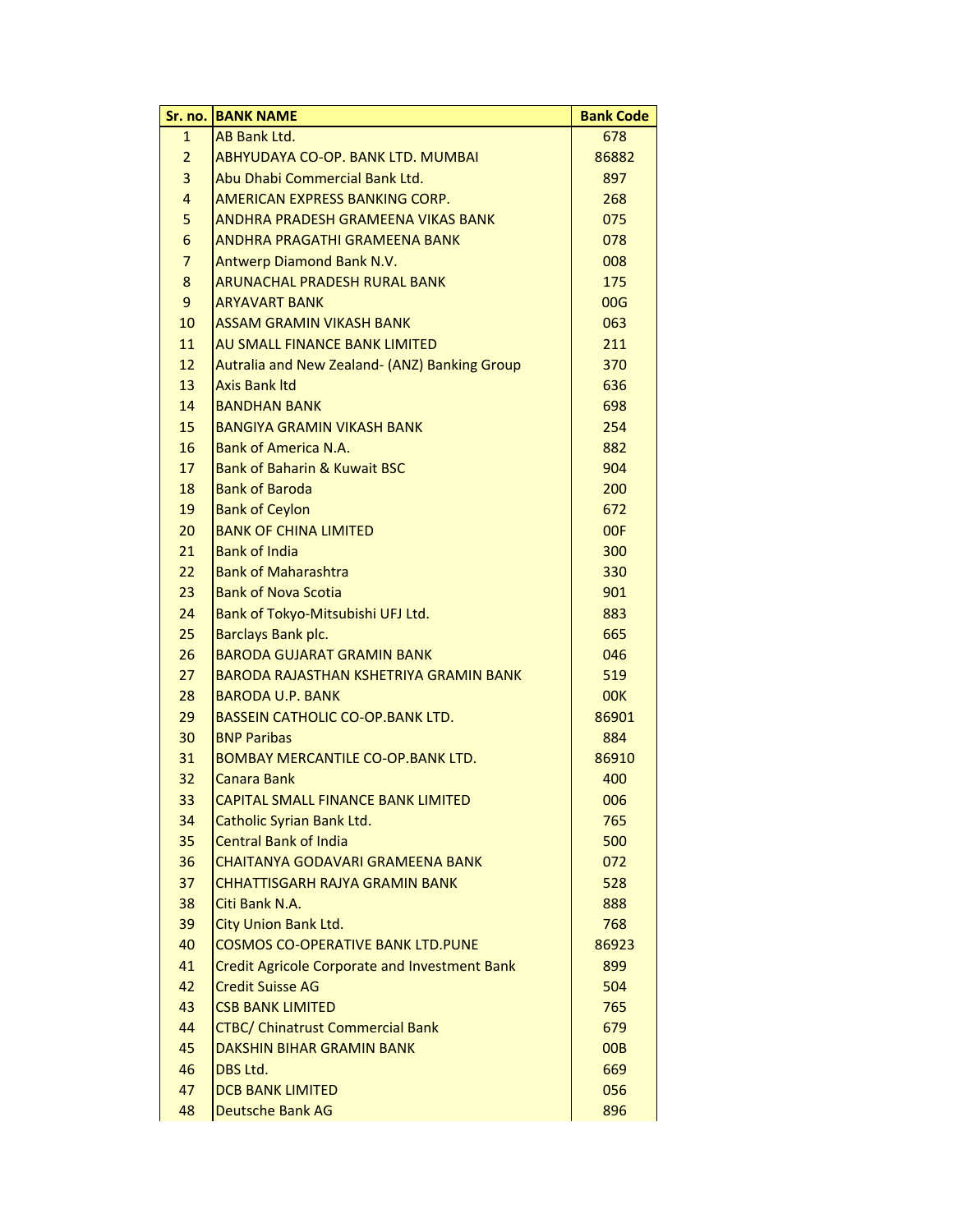| 49 | Development Credit Bank Ltd.                     | 056   |
|----|--------------------------------------------------|-------|
| 50 | Dhanalakshmi Bank Ltd.                           | 878   |
| 51 | <b>DOHA BANK</b>                                 | 659   |
| 52 | <b>ELLAQUAI DEHATI BANK</b>                      | 957   |
| 53 | <b>EMIRATES NBD BANK (P.J.S.C.)</b>              | 214   |
| 54 | <b>EQUITAS SMALL FINANCE BANK LIMITED</b>        | 203   |
| 55 | <b>ESAF SMALL FINANCE BANK LIMITED</b>           | 209   |
| 56 | <b>EXPORT IMPORT BANK OF INDIA</b>               | 687   |
| 57 | Federal Bank Ltd.                                | 800   |
| 58 | <b>FINCARE SMALL FINANCE BANK LIMITED</b>        | 215   |
| 59 | <b>FIRST ABU DHABI BANK PJSC INDIA</b>           | 202   |
| 60 | <b>FIRST RAND BANK</b>                           | 326   |
| 61 | <b>HDFC Bank Ltd.</b>                            | 891   |
| 62 | <b>HIMACHAL PRADESH GRAMIN BANK</b>              | 523   |
| 63 | HONGKONG AND SHANGHAI BANKING CORPN.LTD.         | 650   |
| 64 | <b>ICICI Bank Ltd.</b>                           | 639   |
| 65 | <b>IDBI Bank Ltd.</b>                            | 997   |
| 66 | <b>IDFC FIRST BANK LIMITED</b>                   | 201   |
| 67 | <b>INDIA POST PAYMENTS BANK LIMITED</b>          | 207   |
| 68 | <b>Indian Bank</b>                               | 440   |
| 69 | <b>Indian Overseas Bank</b>                      | 460   |
| 70 | Indusind Bank Ltd.                               | 638   |
| 71 | <b>INDUSTRIAL &amp; COMMERCIAL BANK OF CHINA</b> | 507   |
| 72 | <b>INDUSTRIAL BANK OF KOREA</b>                  | 689   |
| 73 | <b>ING Vysya Bank Ltd.</b>                       | 631   |
| 74 | Jammu and Kashmir Bank Ltd.                      | 327   |
| 75 | <b>JANA SMALL FINANCE BANK LIMITED</b>           | 218   |
| 76 | <b>JHARKHAND RAJYA GRAMIN BANK</b>               | 00D   |
| 77 | JP Morgan Chase Bank                             | 668   |
| 78 | <b>JSC VTB Bank</b>                              | 264   |
| 79 | KALUPUR COMM.CO-OP.BANK LTD.                     | 86569 |
| 80 | Karnataka Bank Ltd.                              | 820   |
| 81 | <b>KARNATAKA GRAMIN BANK</b>                     | 00E   |
| 82 | KARNATAKA VIKAS GRAMFFNA BANK                    | 057   |
| 83 | Karur Vysya Bank Ltd.                            | 772   |
| 84 | <b>KEB HANA BANK</b>                             | 685   |
| 85 | <b>KERALA GRAMIN BANK</b>                        | 526   |
| 86 | <b>KOOKMIN BANK</b>                              | 00A   |
| 87 | Kotak Mahindra Bank Ltd.                         | 018   |
| 88 | Krung Thai Bank Public Company Ltd.              | 082   |
| 89 | Lakshmi Vilas Bank Ltd.                          | 777   |
| 90 | <b>MADHYA PRADESH GRAMIN BANK</b>                | 00H   |
| 91 | <b>MADHYANCHAL GRAMIN BANK</b>                   | 515   |
| 92 | <b>MAHARASHTRA GRAMIN BANK</b>                   | 328   |
| 93 | MAHARASHTRA STATE CO-OP.BANK LTD.                | 7011  |
| 94 | <b>MANIPUR RURAL BANK</b>                        | 364   |
| 95 | <b>Mashreg Bank PSC</b>                          | 898   |
| 96 | <b>MEGALAYA RURAL BANK</b>                       | 374   |
| 97 | <b>MIZORAM RURAL BANK</b>                        | 172   |
| 98 | Mizuho Corporate Bank Ltd.                       | 677   |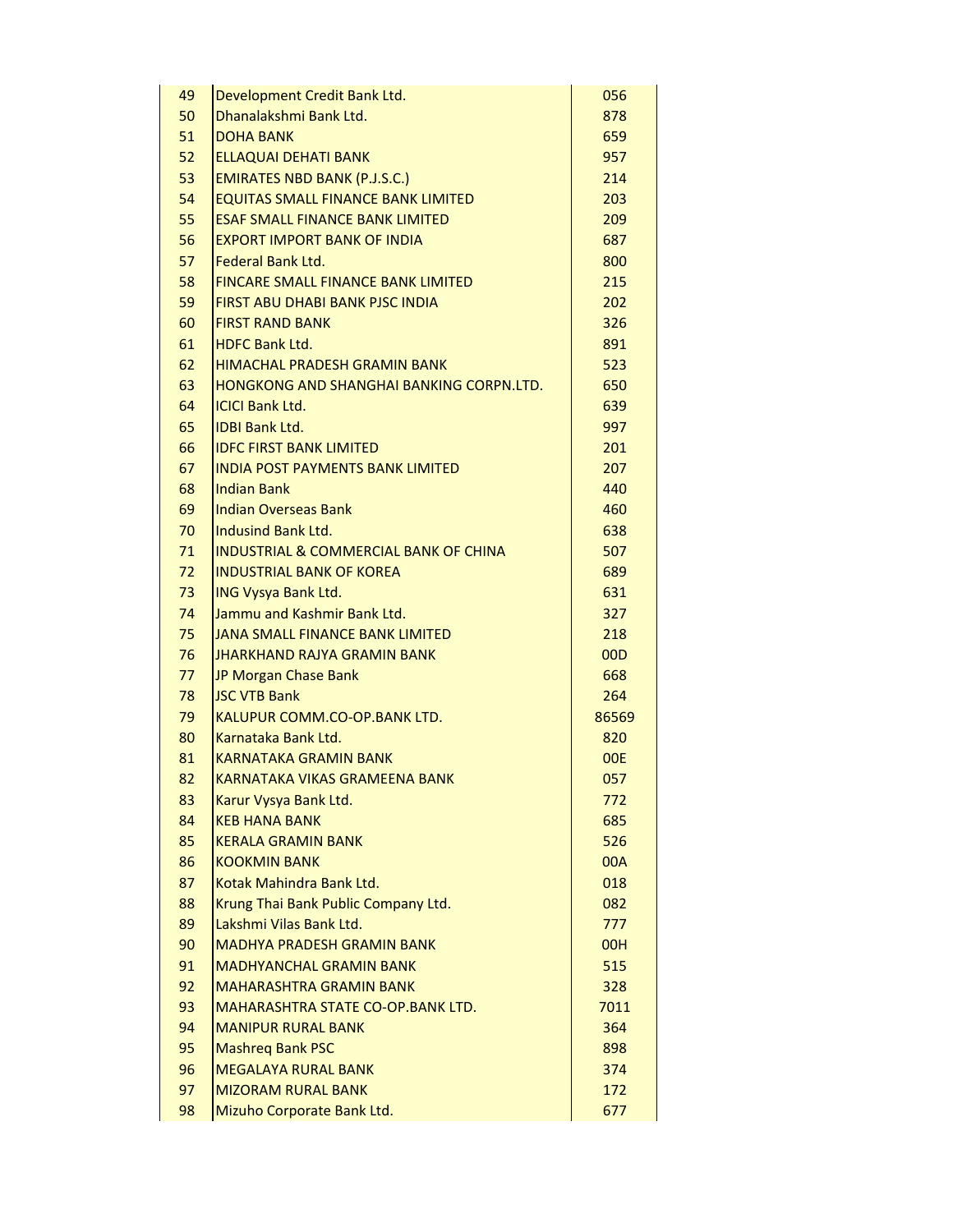| 99  | <b>MUFG BANK LTD.</b>                      | 644   |
|-----|--------------------------------------------|-------|
| 100 | <b>NAGALAND RURAL BANK</b>                 | 350   |
| 101 | <b>NAINITAL BANK LTD</b>                   | 826   |
| 102 | <b>National Australia Bank</b>             | 506   |
| 103 | <b>NatWest Markets Plc</b>                 | 880   |
| 104 | NORTH EAST SMALL FINANCE BANK LIMITED      | 216   |
| 105 | <b>ODISHA GRAMYA BANK</b>                  | 520   |
| 106 | PASCHIM BANGA GRAMIN BANK                  | 256   |
| 107 | PRATHAMA UP GRAMIN BANK                    | 001   |
| 108 | PT BANK MAYBANK INDONESIA TBK              | 675   |
| 109 | PUDUVAI BHARATHIAR GRAMA BANK              | 280   |
| 110 | PUNJAB AND MAHARASHTRA COOP.BK.LTD. BOMBAY | 87196 |
| 111 | <b>Punjab and Sind Bank</b>                | 810   |
| 112 | <b>PUNJAB GRAMIN BANK</b>                  | 045   |
| 113 | <b>Punjab National Bank</b>                | 600   |
| 114 | <b>QATAR NATIONAL BANK SAQ</b>             | 212   |
| 115 | Rabo Bank International                    | 505   |
| 116 | RAJASTHAN MARUDHARA GRAMIN BANK            | 652   |
| 117 | <b>RATNAKAR BANK ITD</b>                   | 616   |
| 118 | <b>RBL BANK LIMITED</b>                    | 791   |
| 119 | SAPTAGIRI GRAMEENA BANK                    | 097   |
| 120 | SARASWAT CO-OPERATIVE BANK LTD.            | 87095 |
| 121 | SARVA HARYANA GRAMIN BANK                  | 529   |
| 122 | <b>SAURASHTRA GRAMIN BANK</b>              | 061   |
| 123 | <b>SBERBANK</b>                            | 363   |
| 124 | <b>SBM BANK (INDIA) LTD.</b>               | 670   |
| 125 | SHAMRAO VITHAL CO-OP.BANK LTD.             | 85539 |
| 126 | <b>Shinhan Bank</b>                        | 676   |
| 127 | SMALL INDUSTRIES DEV. BANK OF INDIA        | 695   |
| 128 | Societe Generale                           | 902   |
| 129 | Sonali Bank                                | 895   |
| 130 | South Indian Bank Ltd.                     | 840   |
| 131 | <b>Standard Chartered Bank</b>             | 886   |
| 132 | <b>State Bank of India</b>                 | 010   |
|     | <b>SUMITOMO MITSUI BANKING CORPORATION</b> |       |
| 133 | <b>SURYODAY SMALL FINANCE BANK LIMITED</b> | 509   |
| 134 |                                            | 204   |
| 135 | SVC CO-OPERATIVE BANK LTD.                 | 87101 |
| 136 | <b>TAMIL NADU GRAMA BANK</b>               | 00C   |
| 137 | <b>Tamilnad Mercantile Bank Ltd.</b>       | 799   |
| 138 | <b>TELANGANA GRAMEENA BANK</b>             | 073   |
| 139 | THE BHARAT CO-OPERATIVE BANK (MUMBAI)LTD.  | 86905 |
| 140 | THE INDUSTRIAL FINANCE CORP OF INDIA LTD   | 696   |
| 141 | The Royal Bank of Scotland N.V.            | 880   |
| 142 | <b>TJSB SAHAKARI BANK LTD. THANE</b>       | 87143 |
| 143 | <b>TRIPURA GRAMIN BANK</b>                 | 940   |
| 144 | <b>UCO Bank</b>                            | 640   |
| 145 | UJJIVAN SMALL FINANCE BANK LIMITED         | 206   |
| 146 | <b>Union Bank of India</b>                 | 530   |
| 147 | <b>United Overseas Bank Limited</b>        | 360   |
| 148 | <b>UTKAL GRAMEEN BANK</b>                  | 518   |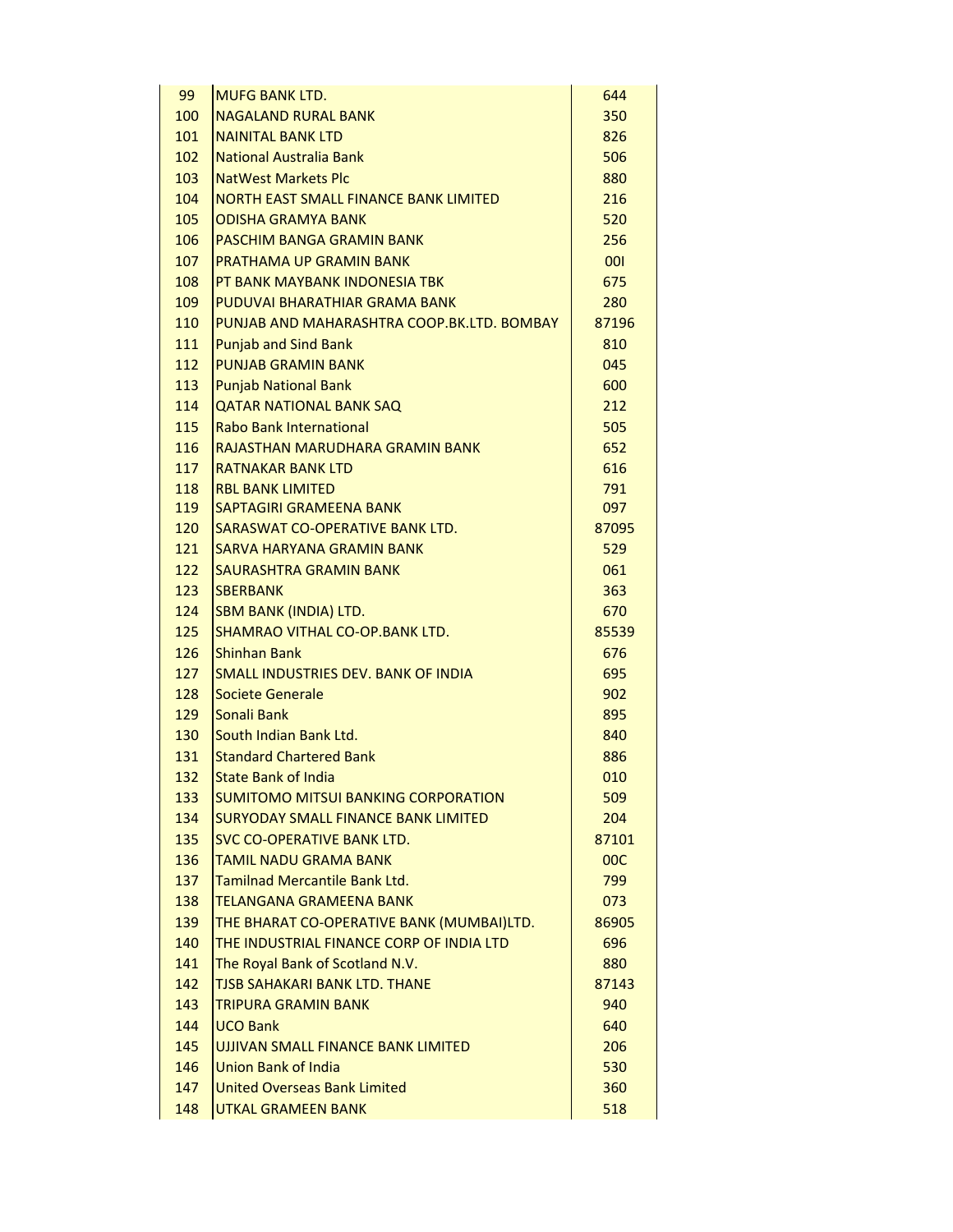| 149 | UTKARSH SMALL FINANCE BANK LIMITED        | 205 |
|-----|-------------------------------------------|-----|
| 150 | <b>JUTTAR BANGA KSHETRIYA GRAMIN BANK</b> | 285 |
| 151 | UTTAR BIHAR GRAMIN BANK                   | 282 |
| 152 | UTTARAKHAND GRAMIN BANK                   | 517 |
| 153 | VIDHARBHA KONKAN GRAMIN BANK              | 522 |
| 154 | <b>WOORI BANK</b>                         | 508 |
| 155 | <b>Yes Bank Ltd</b>                       | 041 |